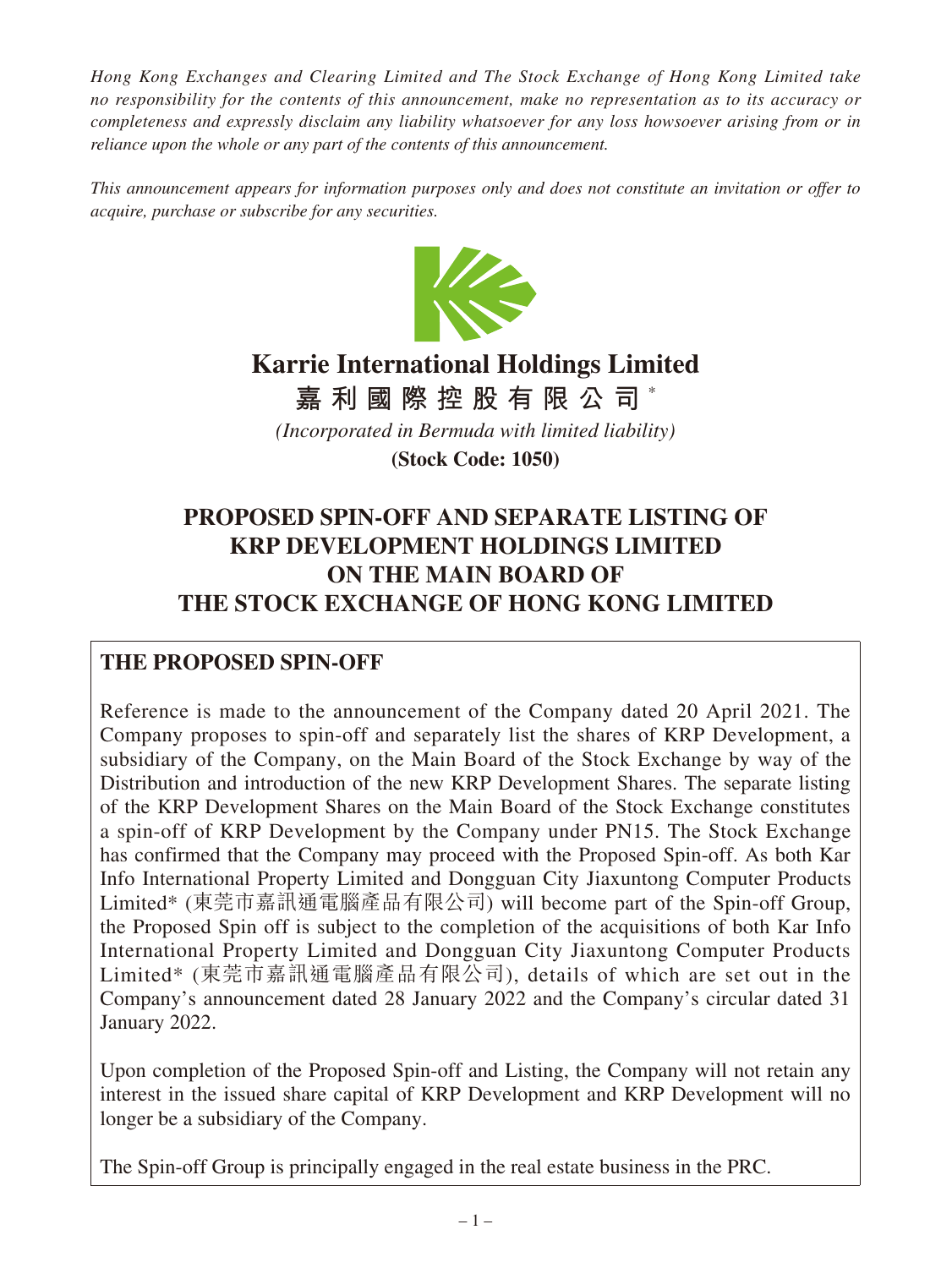## **LISTING RULES IMPLICATIONS**

As the Company's disposal of its shareholding interests in KRP Development is by way of the Distribution with no offering of new Shares or any other securities, there will be no dilution of the indirect attributable interest of the Qualifying Shareholders in KRP Development, and the Proposed Spin-off will not constitute a transaction under Chapter 14 and 14A of the Listing Rules. Accordingly, no shareholder approval is required in respect of the Distribution or the Proposed Spin-off under the Listing Rules.

## **GENERAL**

KRP Development is in the course of preparing the listing application to the Stock Exchange to apply for the listing of, and permission to deal in, the KRP Development Shares on the Main Board of the Stock Exchange. Shareholders and other investors are reminded that there is no assurance that the Listing Committee will approve the Proposed Spin-off and the Listing. The Company will keep its shareholders and potential investors informed by making further announcement(s) in connection with the Proposed Spin-off as and when appropriate in compliance with the Listing Rules.

**As the Listing is conditional upon, among other things, the approval of the Listing Committee, the final decision of the Board and the board of directors of KRP Development, market conditions and other considerations, the Proposed Spin-off may or may not occur. Shareholders and other investors are reminded to exercise caution when dealing in the securities of the Company.**

## **INTRODUCTION**

Reference is made to the announcement of the Company dated 20 April 2021. The Company proposes to spin-off and separately list the shares of KRP Development, a subsidiary of the Company, on the Main Board of the Stock Exchange by way of the Distribution and introduction of the new KRP Development Shares. The separate listing of the KRP Development Shares on the Main Board of the Stock Exchange constitutes a spin-off of KRP Development by the Company under PN15. The Stock Exchange has confirmed that the Company may proceed with the Proposed Spin-off. As both Kar Info International Property Limited and Dongguan City Jiaxuntong Computer Products Limited\* (東莞市嘉 訊通電腦產品有限公司) will become part of the Spin-off Group, the Proposed Spin off is subject to the completion of the acquisitions of both Kar Info International Property Limited and Dongguan City Jiaxuntong Computer Products Limited\* (東莞市嘉訊通電腦產品有限  $\langle \hat{\triangle} \vec{\tau} |$ ), details of which are set out in the Company's announcement dated 28 January 2022 and the Company's circular dated 31 January 2022.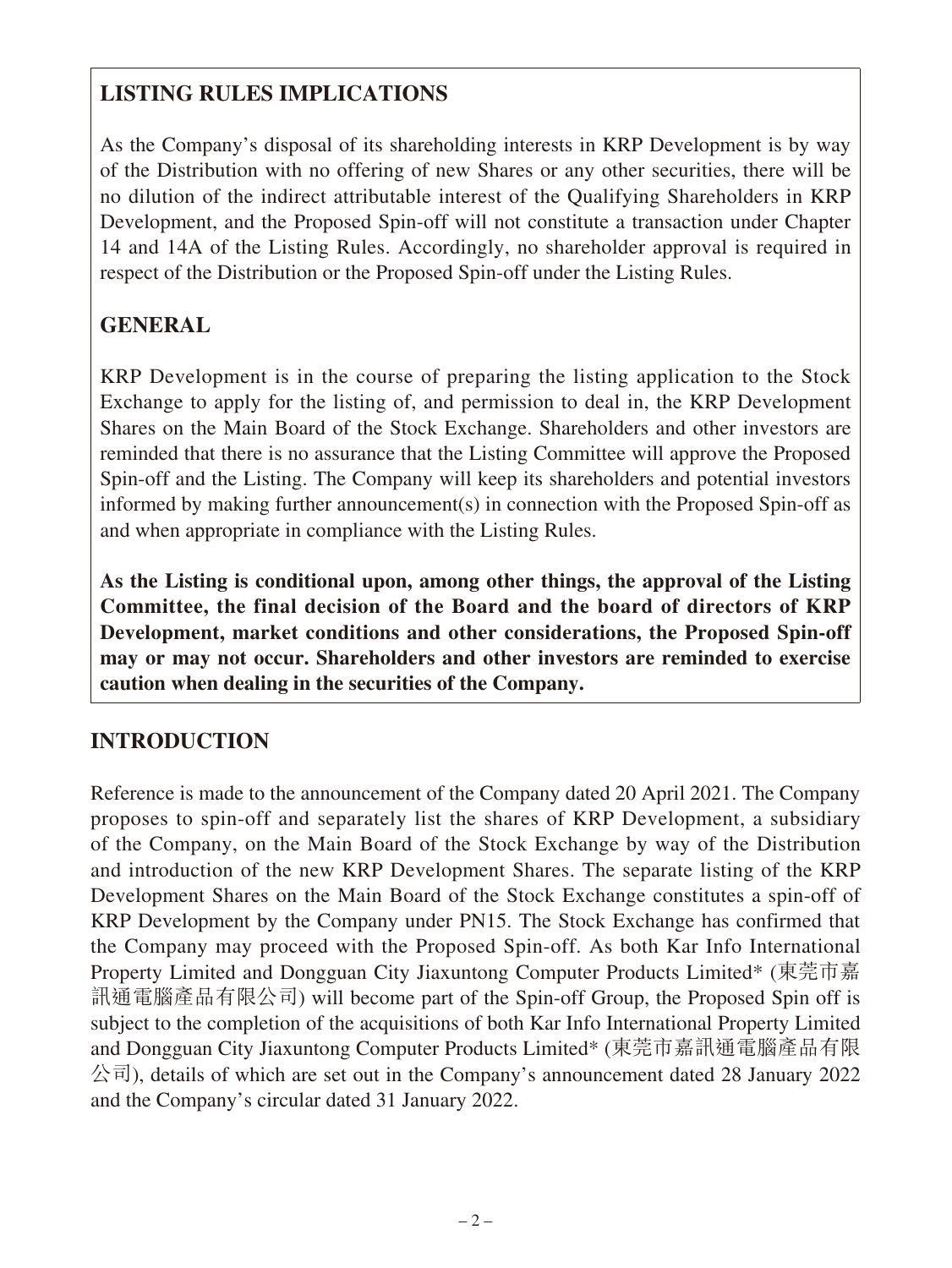#### **THE PROPOSED SPIN-OFF**

The Proposed Spin-off involves the Proposed Spin-off and separate listing of the KRP Development Shares on the Main Board of the Stock Exchange to be effected by way of the Distribution and introduction of the new KRP Development Shares. The record date for the Distribution and the details of the introduction have yet to be fixed. The Board intends to declare a special interim dividend to be satisfied by way of the Distribution to the Qualifying Shareholders. The Company will make further announcement(s) in relation to the Distribution as and when appropriate.

As at the date of this announcement, the Company directly holds the entire issued share capital of KRP Development. Upon completion of the Proposed Spin-off and Listing, the Company will not retain any interest in the issued share capital of KRP Development and KRP Development will no longer be a subsidiary of the Company.

#### **THE SPIN-OFF GROUP**

KRP Development was incorporated in the Cayman Islands on 2 September 2020. The Spinoff Group is principally engaged in the real estate business in the PRC.

### **RATIONALE AND BENEFITS OF THE PROPOSED SPIN-OFF**

Our Directors and the directors of KRP Development believe that the Proposed Spin-off is in the interests of the Remaining Group and the Spin-off Group and will position each of the Remaining Group and the Spin-off Group better for growth in their respective businesses and deliver clear benefits to both by the following:-

(a) *More defined business focus and efficient resource allocation:* The separate listing of KRP Development creates a more defined business focus for the Remaining Group, which will focus on the metal and plastic business and electronic manufacturing services business, and the Spin-off Group, which will focus on the real estate business. The Proposed Spin-off will also separate the strategies for each of the Remaining Group and the Spin-off Group and allow the respective management of the Remaining Group and the Spin-off Group to more efficiently allocate their resources on their separate businesses.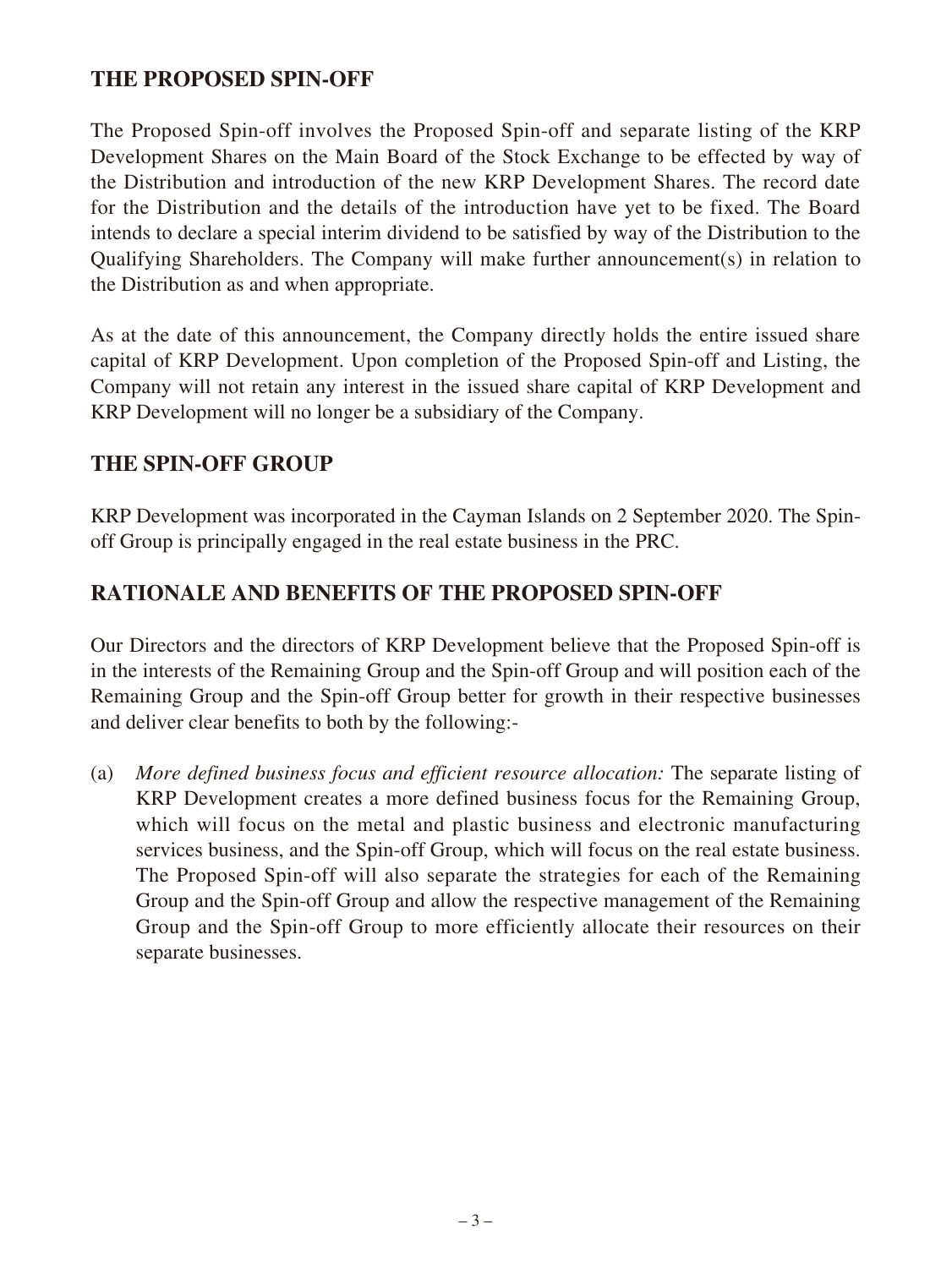- (b) *Clarifies the equity story and creates or unlocks value for shareholders by better identifying and establishing the value of the Spin-off Group:* The nature of the real estate business for the Spin-off Group is fundamentally different from the nature of the manufacturing business for the Remaining Group. Each business has a distinct risk and returns profile and the real estate sector and manufacturing sector attracts different investor profiles. Separation of the real estate business from the manufacturing business will allow the real estate business to be valued on a stand-alone basis and investors will be provided with more details of the operating performance of each of the Remaining Group and the Spin-off Group so that they can better analyse both as more tightly focused companies where risk issues are identified and understood.
- (c) *Enhances access to capital markets for the Spin-off Group and increases financing flexibility:* as a result of the Proposed Spin-off, the Remaining Group and the Spinoff Group will have separate fundraising platforms in the equity and debt capital markets, which will increase financing flexibility for both entities. There will also be greater transparency for financial institutions that wish to extent credit or financing to the Spin-off Group by virtue of our separate listed status, which will allow us to independently raise further capital in the future.

## **ASSURED ENTITLEMENT AND FURTHER ANNOUNCEMENT**

The Board intends to fulfill the assured entitlement requirement in PN15 of the Listing Rules by declaring a conditional special interim dividend in accordance with the bye-laws of the Company and all relevant laws and regulations and satisfying the payment of such dividend by effecting the Distribution. As the Proposed Spin-off will be implemented by way of the Distribution only, there will not be any offering of new KRP Development Shares to the public under the Proposed Spin-off.

#### **INFORMATION ON THE GROUP**

The Group is principally engaged in metal and plastic business, electronic, manufacturing services business and real estate business.

## **LISTING RULES IMPLICATIONS**

As the Company's disposal of its shareholding interests in KRP Development is by way of the Distribution with no offering of new Shares or any other securities, there will be no dilution of the indirect attributable interest of the Qualifying Shareholders in KRP Development, and the Proposed Spin-off will not constitute a transaction under Chapter 14 and 14A of the Listing Rules. Accordingly, no shareholder approval is required in respect of the Distribution or the Proposed Spin-off under the Listing Rules.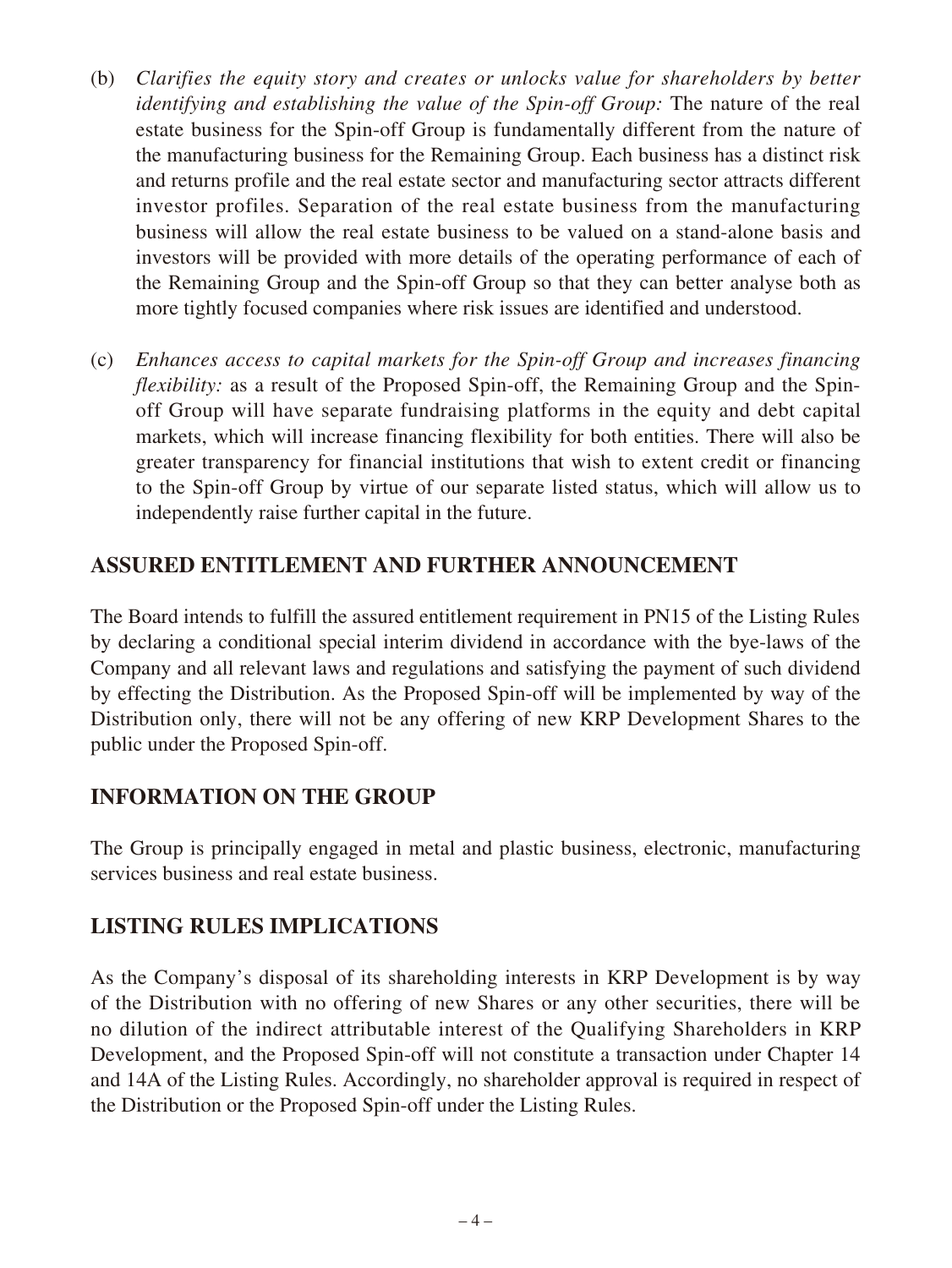### **GENERAL**

KRP Development is in the course of preparing the listing application to the Stock Exchange to apply for the listing of, and permission to deal in, the KRP Development Shares on the Main Board of the Stock Exchange. Shareholders and other investors are reminded that there is no assurance that the Listing Committee will approve the Proposed Spin-off and the Listing. The Company will keep its shareholders and potential investors informed by making further announcement(s) in connection with the Proposed Spin-off as and when appropriate in compliance with the Listing Rules.

**As the Listing is conditional upon, among other things, the approval of the Listing Committee, the final decision of the Board and the board of KRP Development, market conditions and other considerations, the Proposed Spin-off may or may not occur. Shareholders and other investors are reminded to exercise caution when dealing in the securities of the Company.**

#### **DEFINITIONS**

In this announcement, the following expressions have the meanings set out below unless the context requires otherwise:

| "Board"                  | the board of Directors;                                                                                                                                                 |
|--------------------------|-------------------------------------------------------------------------------------------------------------------------------------------------------------------------|
| "Company"                | Karrie International Holdings Limited, a company<br>incorporated in Bermuda with limited liability, whose<br>Shares are listed on the Main Board of the Stock Exchange; |
| "Directors"              | directors of the Company;                                                                                                                                               |
| "Distribution"           | a distribution in specie of the entire issued share capital<br>of KRP Development owned by the Company to the<br><b>Qualifying Shareholders;</b>                        |
| "Group"                  | the Company and its subsidiaries;                                                                                                                                       |
| "Hong Kong"              | the Hong Kong Special Administrative Region of the PRC;                                                                                                                 |
| "KRP Development"        | KRP Development Holdings Limited (嘉創房地產控股<br>有限公司), an exempted company incorporated in the<br>Cayman Islands with limited liability on 2 September 2020;               |
| "KRP Development Shares" | ordinary share(s) with nominal value of HK\$0.10 each in<br>the share capital of KRP Development;                                                                       |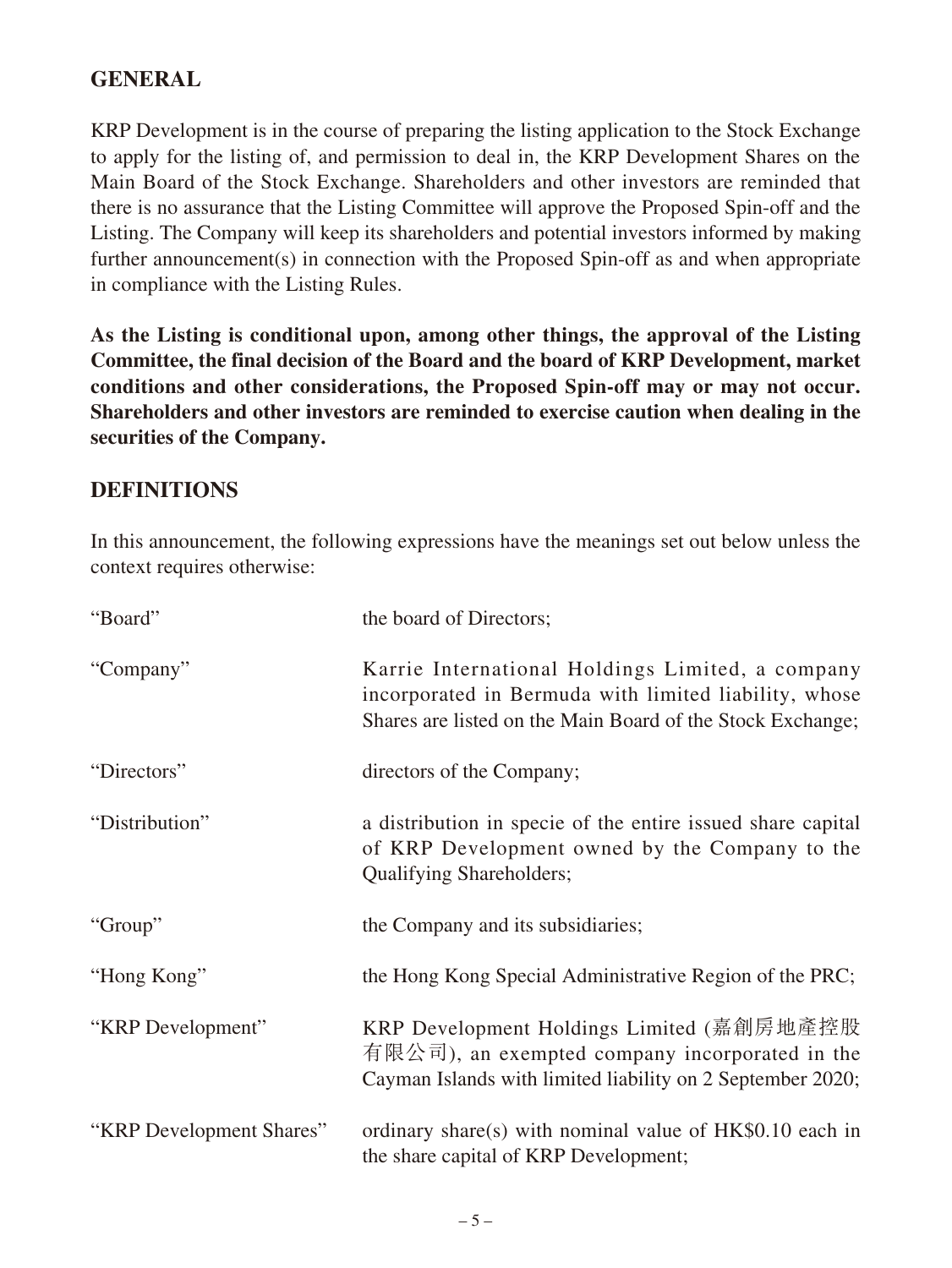| "Listing"                        | the listing of the KRP Development Shares on the Main<br>Board of the Stock Exchange;                                                                                                                                                                                                                                                                                                                                                                                                                              |
|----------------------------------|--------------------------------------------------------------------------------------------------------------------------------------------------------------------------------------------------------------------------------------------------------------------------------------------------------------------------------------------------------------------------------------------------------------------------------------------------------------------------------------------------------------------|
| "Listing Committee"              | the Listing Committee of the Stock Exchange;                                                                                                                                                                                                                                                                                                                                                                                                                                                                       |
| "Listing Rules"                  | the Rules Governing the Listing of Securities on the Stock<br>Exchange;                                                                                                                                                                                                                                                                                                                                                                                                                                            |
| "Non-Qualifying<br>Shareholders" | Shareholders on the Record Date with registered addresses<br>in, or who are otherwise known by the Company to be<br>residents of, any of the jurisdictions, which the Company<br>and KRP Development consider it necessary or expedient to<br>exclude from receiving KRP Development Shares pursuant<br>to the Distribution on account of the legal restrictions under<br>the laws of the relevant jurisdiction or the requirements<br>of the relevant regulatory body or stock exchange in that<br>jurisdictions; |
| "PN15"                           | Practice Note 15 to the Listing Rules;                                                                                                                                                                                                                                                                                                                                                                                                                                                                             |
| "PRC"                            | the People's Republic of China;                                                                                                                                                                                                                                                                                                                                                                                                                                                                                    |
| "Proposed Spin-off"              | the proposed spin-off and separate listing of the KRP<br>Development Shares on the Main Board of the Stock                                                                                                                                                                                                                                                                                                                                                                                                         |
|                                  | Exchange;                                                                                                                                                                                                                                                                                                                                                                                                                                                                                                          |
| "Qualifying Shareholders"        | Shareholders whose names appear in the register of<br>members of the Company on the Record Date, other than<br>Non-Qualifying Shareholders;                                                                                                                                                                                                                                                                                                                                                                        |
| "Record Date"                    | the record date for ascertaining the Qualifying Shareholders<br>who shall be entitled to assured entitlements;                                                                                                                                                                                                                                                                                                                                                                                                     |
| "Remaining Group"                | the Company and its subsidiaries, excluding the Spin-off<br>Group;                                                                                                                                                                                                                                                                                                                                                                                                                                                 |
| "Share $(s)$ "                   | ordinary shares of the Company of HK\$0.10 each;                                                                                                                                                                                                                                                                                                                                                                                                                                                                   |